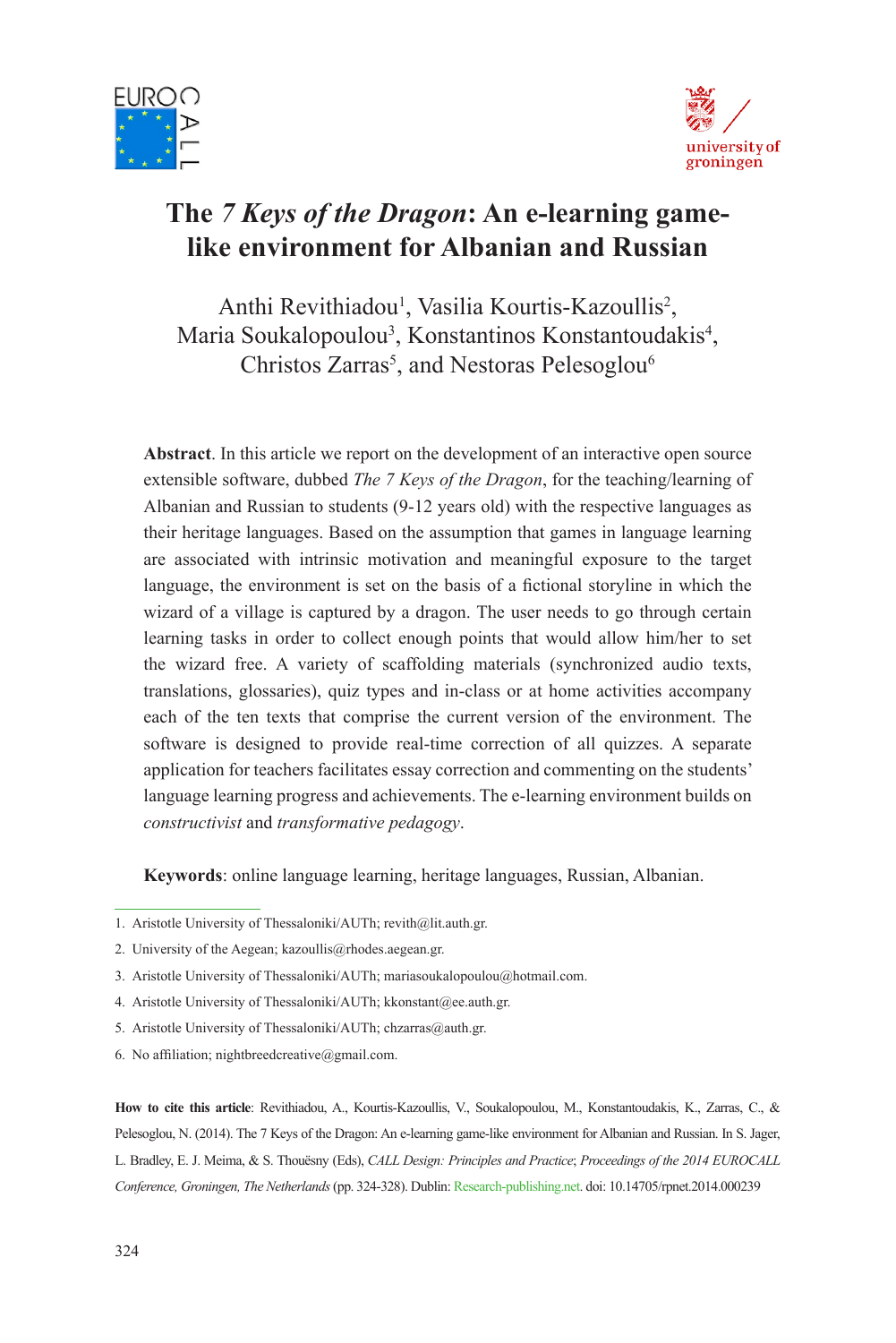## **1. Introduction**

The program 'Education of immigrant and repatriate students', funded by the National Strategic Reference Framework (NSRF) 2007-2014 and Greek national resources, is directed to improve the education of students of immigrant or repatriate background and to lower school failure/dropout rates by giving them equal learning opportunities.

A particular action, Action 5, aims at the reinforcement of the mother tongues (or heritage languages) of such students. Therefore, mother tongue language classes for Albanian and Russian were organized in several schools as part of a pilot program (2011-2013). For this purpose, a team of linguists, education and bilingualism specialists and Albanian/Russian-speaking writers-editors of educational materials designed and constructed language learning materials in the form of textbooks and grammars while also producing a game-like e-learning environment, dubbed the *7 Keys of the Dragon* (henceforth 7Keys), to supplement the materials created for the language classes.

## **2. Method**

### **2.1. Pedagogical orientation and language proficiency**

Web-based language learning environments today are based on a combination of pedagogical orientations (e.g. Skourtou, Kourtis-Kazoullis, & Cummins, 2006), but mainly focus on socio-cognitive (Spantidakis, 2012) and social-constructivist orientations, in contrast to environments in the past that focused mainly on behaviorist pedagogy. The 7Keys is mainly based on *constructivist pedagogy*, as ICT is used to encourage students to actively construct meanings and become cognitively engaged in challenging activities. However, *transformative pedagogy*  is also employed in this ICT environment, as collaborative critical inquiry is used to motivate students to analyze and understand the social realities of their own lives and communities (Cummins, 2000; Cummins, Brown, & Sayers, 2007). Scaffolding is provided in order to support students in learning the target language. Motivation is central in both the design of the activities and the setting of the environment.

The 7Keys mostly focuses on academic language proficiency (e.g. knowledge of less frequent vocabulary, ability to interpret/produce complex written language) since in immigrant situations, conversational fluency is often more developed due to the use of language at home or in the community.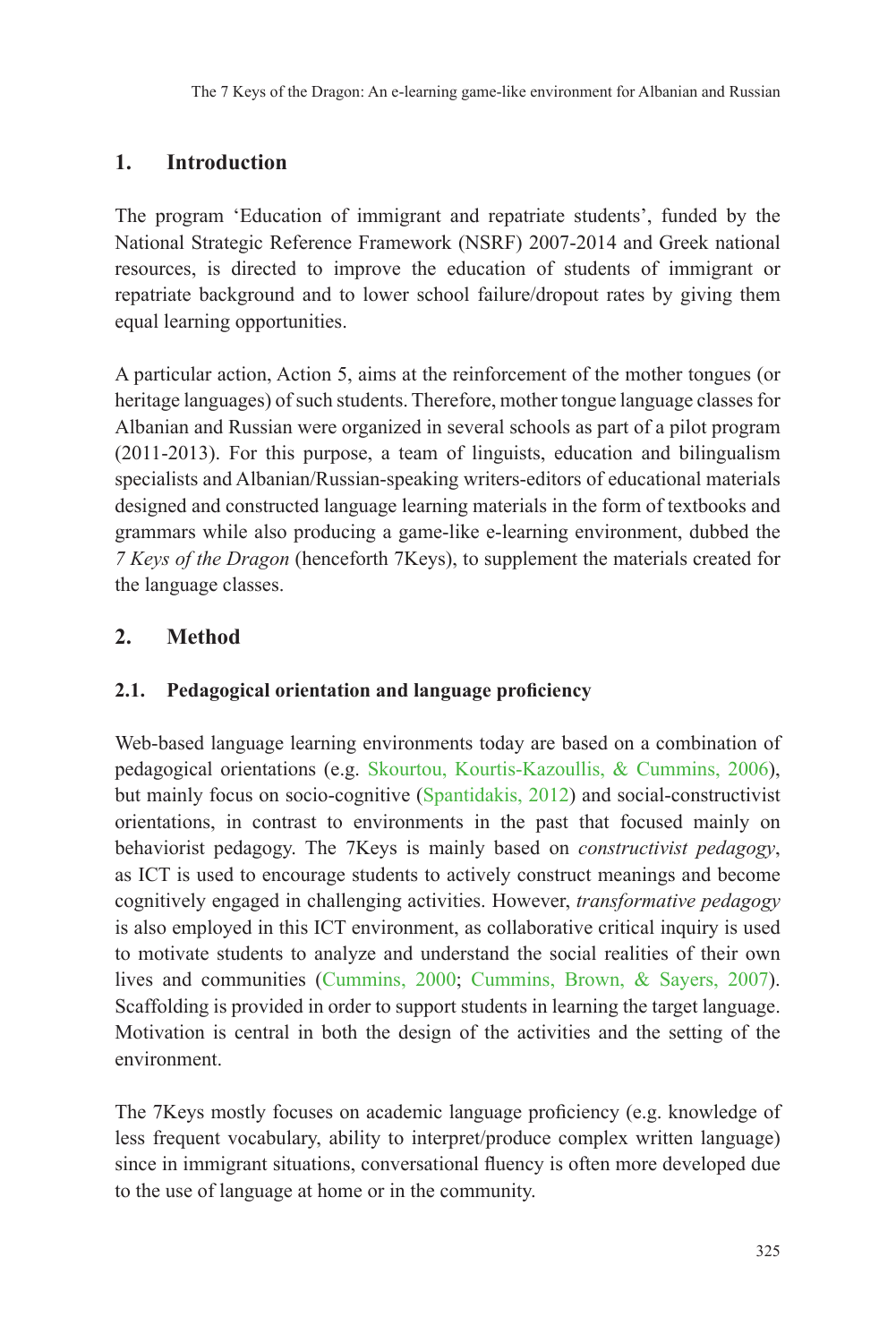Anthi Revithiadou, Vasilia Kourtis-Kazoullis, Maria Soukalopoulou...

#### **2.2. Language learning methodology**

Since the focus is on academic language proficiency, the design of the 7Keys is mainly based on Cummins's (2000) framework for the development of academic expertise. According to this framework, the environment creates an interpersonal space for maximum cognitive engagement and identity investment and has three foci: focus on language, focus on meaning and focus on use. Activities that focus on language are designed to cultivate an awareness and critical analysis of language forms and uses. Activities of this sort help students understand the similarities/ differences between Greek and Albanian/Russian. Activities that focus on meaning are geared to making input comprehensible and to developing critical literacy. Activities that focus on use are designed so as to allow students to use language in creative ways.

#### **3. Discussion**

Users of the 7Keys are divided into three distinct tiers: student, teacher, and administrator. Following the class/school structure that the 7Keys was designed to supplement, each student is assigned to a teacher, and all teachers of the same language are supervised by the administrator in a pyramid-like structure.

The educational material is also organized in a pyramid-like structure; after login, students can select a text. They may then read the text, read the Greek translation, browse a dictionary of selected words or listen to a native speaker read the text out loud, with an option of highlighting the text in sync with the narration or hide it entirely. The student may also have the narration move to a specific point in the text by clicking on it.

The next step is to move on to the quizzes. There are ten types of quizzes, each consisting of a variable number of questions: true or false, fill in the blanks, fill in the table, multiple choice, sorting, pairing, listening, essays, and crosswords, plus the non-graded activity type. Each quiz is assigned to one of three difficulty levels and to one of three different foci: language, meaning, or use of language. Quizzes are laid out dynamically, with an option to view the quiz on either half or full screen. Full screen provides a more comfortable view, while half screen view enables the student to see the text, translation or dictionary in the other half.

All gradable quizzes except essays are graded automatically by the program upon submission. Essay grading requires the teacher, and upon submission, a notification is sent to the teacher's account, flagging the essay as ungraded.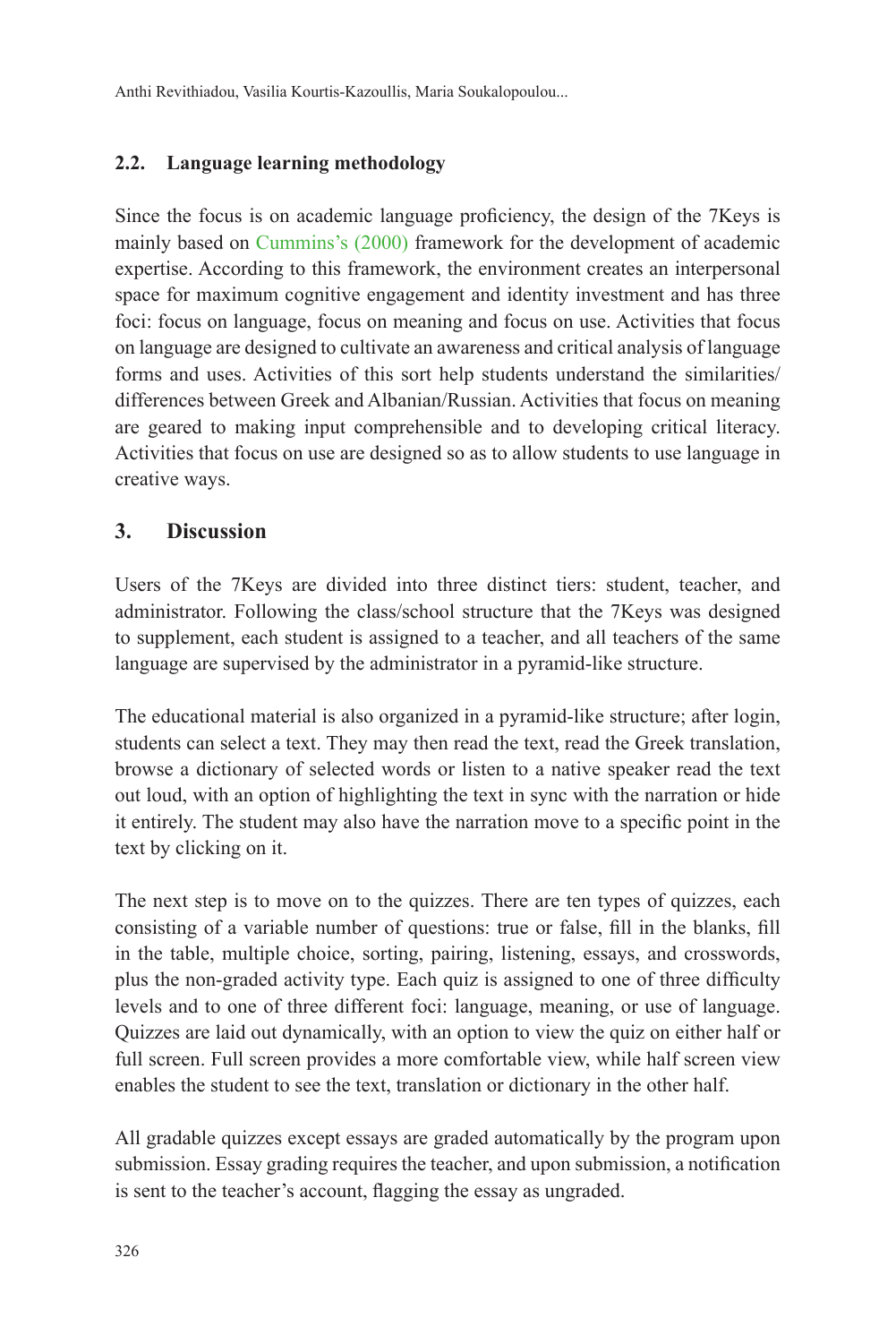The 7Keys is set up as a game-like environment on the basis of a fantasy storyline: the dragon has captured the wizard, and the students can only help free him if they earn enough points by completing quizzes. The program's graphics are designed to match the fantasy premise and are supplemented by music, sound effects, two animated videos and two cartoon-like characters that provide help to the student. The dragon provides help with navigation through the program and the wizard's young apprentice helps the students with the quizzes, pointing to specific chapters of the accompanying grammar theory document.

Completing the game-like atmosphere and providing extra motivation, the students can earn badges for specific achievements (e.g. scoring perfect in a multiple choice quiz) and can track their own performance through their profile.

The 7Keys e-learning environment consists of five distinct units: (1) the student, (2) the teacher, (3) the administrator clients, each providing appropriate functionality to each user type, (4) the database, in which all data is stored, including user data and educational data, and (5) the server, which facilitates communication between the clients and the database.

New texts and quizzes can be added over time using the administrator application which also provides an environment for user management. All data, including user information, learning material and user answers to quizzes, is stored in and retrieved from an online database. An embedded updater automatically downloads the latest version of the application, ensuring all users are always up to date.

The clients and server were developed using JavaFX 2, with the server being deployed using Glassfish, while the database was built with MySQL.

### **4. Conclusions**

Given that all data is drawn from the database, the most welcome feature of the 7Keys is its open-ended expandability: new quizzes, texts, and narrations can be easily added and modified using the administrator application, and the inclusion of more languages will require only very little programming work.

**Acknowledgements**. We would like to thank Amalia Rodou-Gorou and Tania Zouravliova for constructing the language material, and Giannis Spantidakis for his guidance in the pedagogical design of the e-learning environment. This research was supported by the program 'Education of immigrant and repatriate students' (Scientific Director: Prof.dr. A. Anastassiadis, http://www.diapolis.